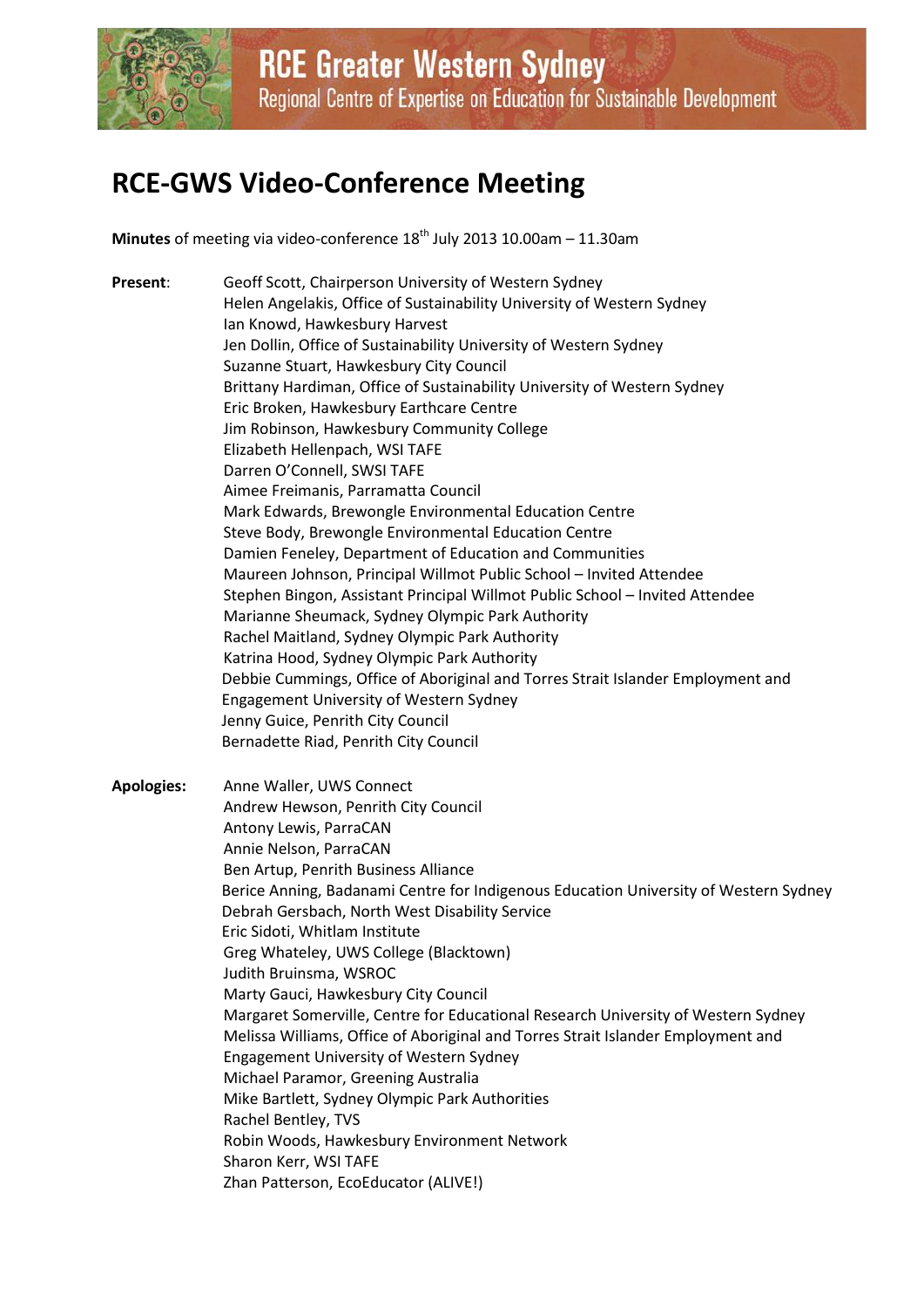## **1. OPENING**

## **1.1 Purpose**

The meeting of the RCE Greater Western Sydney partners to discuss project progression with each of the RCE working groups.

The agenda was unanimously approved as distributed.

## **1.2 Welcome to new members**

Cumberland Bird Observers Greening Australia

## **2. MATTERS ARISING**

# **2.1 Outcomes from Planning Day**

Actions from RCE-GWS Planning Day minutes held 6<sup>th</sup> of March 2013 were addressed.

**2.1.1** All partners have read and reviewed UNU report

**ACTION:** All partners to read and advise Geoff Scott of changes, if any, to the RCE Waikato application based on the UNU report.

- **2.1.2** Working groups have supplied information for the RCE-GW S website.
- **2.1.3** The Aboriginal and Torres Strait Islander Employment and Engagement Office has reduced the number of cadetships aiming for direct employment instead due to new funding.

**ACTION:** Debbie Cummings to advise Office of Sustainability when cadetships are being reoffered

- **2.1.4** Love your Lagoons project was unsuccessful for funding.
- **2.1.5** Low Carbon Economy working group is awaiting establishment. Future plans for exploration of bio-gas project for teaching and research were noted – partners include TAFE WSi (lead by Greg Cheetham), UWS, Hawkesbury City Council, Bio-Char, Penrith Regatta Centre.

# **2.2 Working Group Updates**

# **2.2.1 River health and Biodiversity, including Riverfarm**

**a.** *River Festival* to be held 4<sup>th</sup> and 5<sup>th</sup> April 2014. The planning committee includes UWS (lead), UWSConnet, TAFE WSi, Hawkesbury Council, Hawkesbury Environment Network

**ACTION:** Helen Angelakis to put together scope of works and forward to the RCE network for their involvement in River Festival

**b.** The *Hawkesbury Waterkeeper* now has a boat. UWS and TAFE are looking into the potential to source a solar powered engine. The sponsorship dinner for donations for the boat has now been cancelled. In addition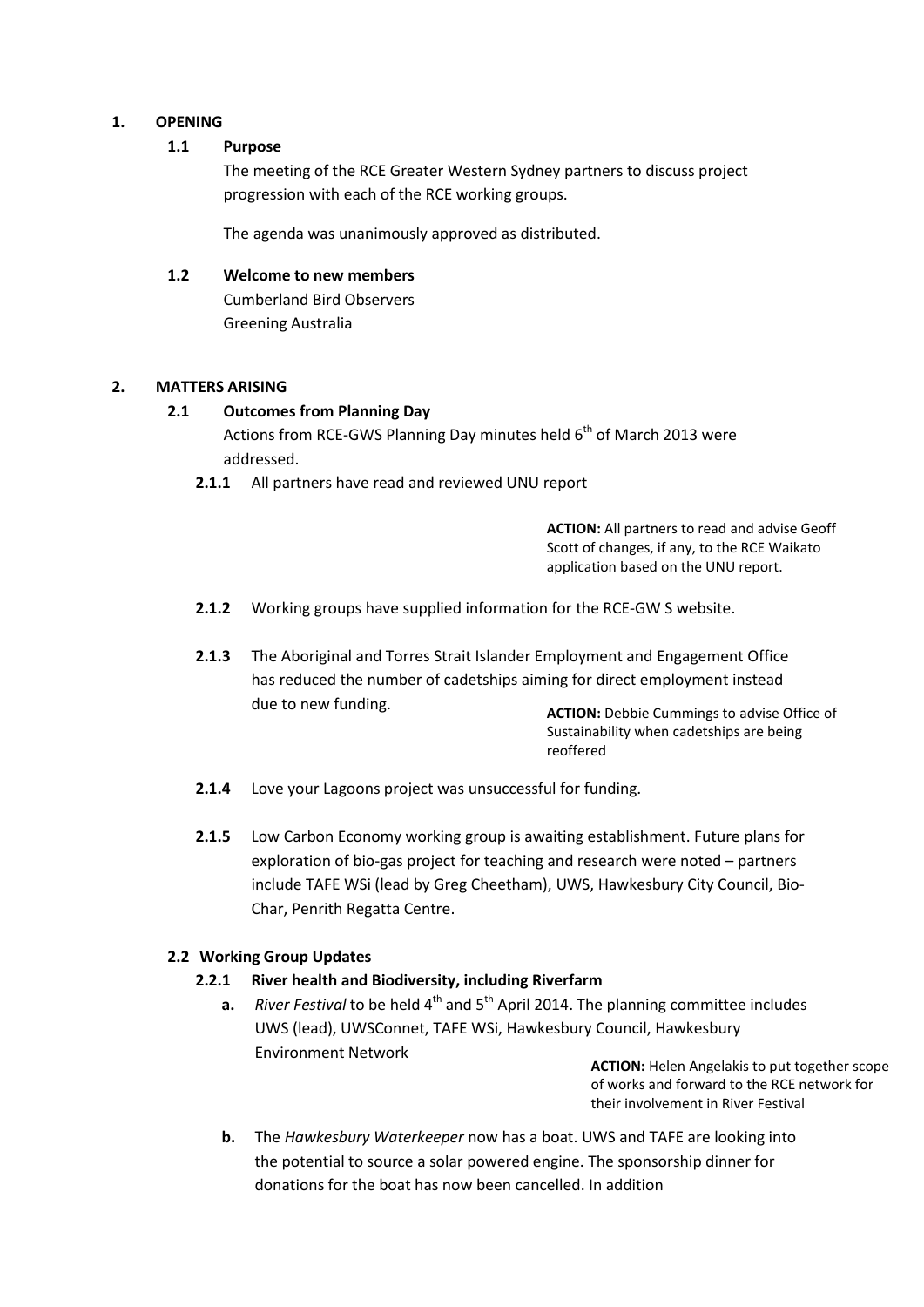- **c.** 35 international visitors from the International Union for the Conservation of Nature visited the Riverfarm (and had lunch at the Earthcare Centre). The vixit inclued a presentation from the Waterkeeper.
- **d.** The *Dreaming on the Riverfarm* project is now complete. Chris Vella from DEC is running a pilot program with 30 high school students and 30 primary students who will have an onsite tour at the Riverfarm. Students will work together on a project around the oral history of the Riverfarm with an exhibition planned. Current works to develop an augmented reality app with UWS IT Services are underway.
- **e.** The *Wetland birds* project with Cumberland Bird Observers and UWS students from School Health and Science is underway. The team would like also to include school groups in future.
- **f.** Ideas for a *Bush tucker garden* at the Riverfarm are being discussed with the Office of Aboriginal and Torres Strait Islander Employment and Engagement and 2-3 other groups.
- **g.** A t*ri-sector water agreement* is in development between UWS, Brewongle, TAFE WSi and HEN to share student data looking at the health of the Hawkesbury Nepean River.

**ACTION:** Jen Dollin is following up with Hawkesbury City Council and Penrith City Council regarding their possible involvement.

# **2.2.2 Food Security and Sustainable Agriculture**

- **a.** The *Love food hate waste* project is complete. Earthcare was unsuccessful in attracting second round funding. LFHW will be presented at the international AASHE conference in the U.S. in October. Please watch th[e youtube film clip](http://www.youtube.com/watch?v=ib4GETAdFYE)  [here](http://www.youtube.com/watch?v=ib4GETAdFYE) – as seen on TVS.
- **b.** Plans for a *food production and migrant communities* project are being developed which includes mentoring and language skills for sustainable food production at the Riverfarm. Partners include Eric Broken, Hawkesbury Community College, UWS, HIE, Hawkesbury Harvest.
- **c.** It was suggested that the feasibility of holding a *Multicultural Market* at the Riverfarm or at another GWS location be investigated by Hawkesbury City Council and Hawkesbury Harvest.
- **d.** *School tours* for primary and infant school teachers and their students of the Hawkesbury Earthcare Centre are currently being planned with DEC.

# **2.2.3 Engaging businesses, including SMEs**

- **a.** The *Dunheved Business Park* surveys are complete, with the results now being collated. A partnership with Penrith City Council to achieve similar goals is underway, with a meeting between the working group and council to be held on the  $31<sup>st</sup>$  July – all partners welcome to get involved.
- **b.** Use of the SMExcellence site is being reinvestigated.
- **c.** An *Information session* to engage new stakeholders (OEH, Sustainability Advantage) and SMEs in the Penrith/Hawkesbury region is being planned. Suggestions for this event include the use of proven business cases, [blue](http://www.blueeconomy.eu/)  [economy ideas](http://www.blueeconomy.eu/) and successful businesses that have made environmental and cost recovery savings. To identify these it was suggested that the Sustainability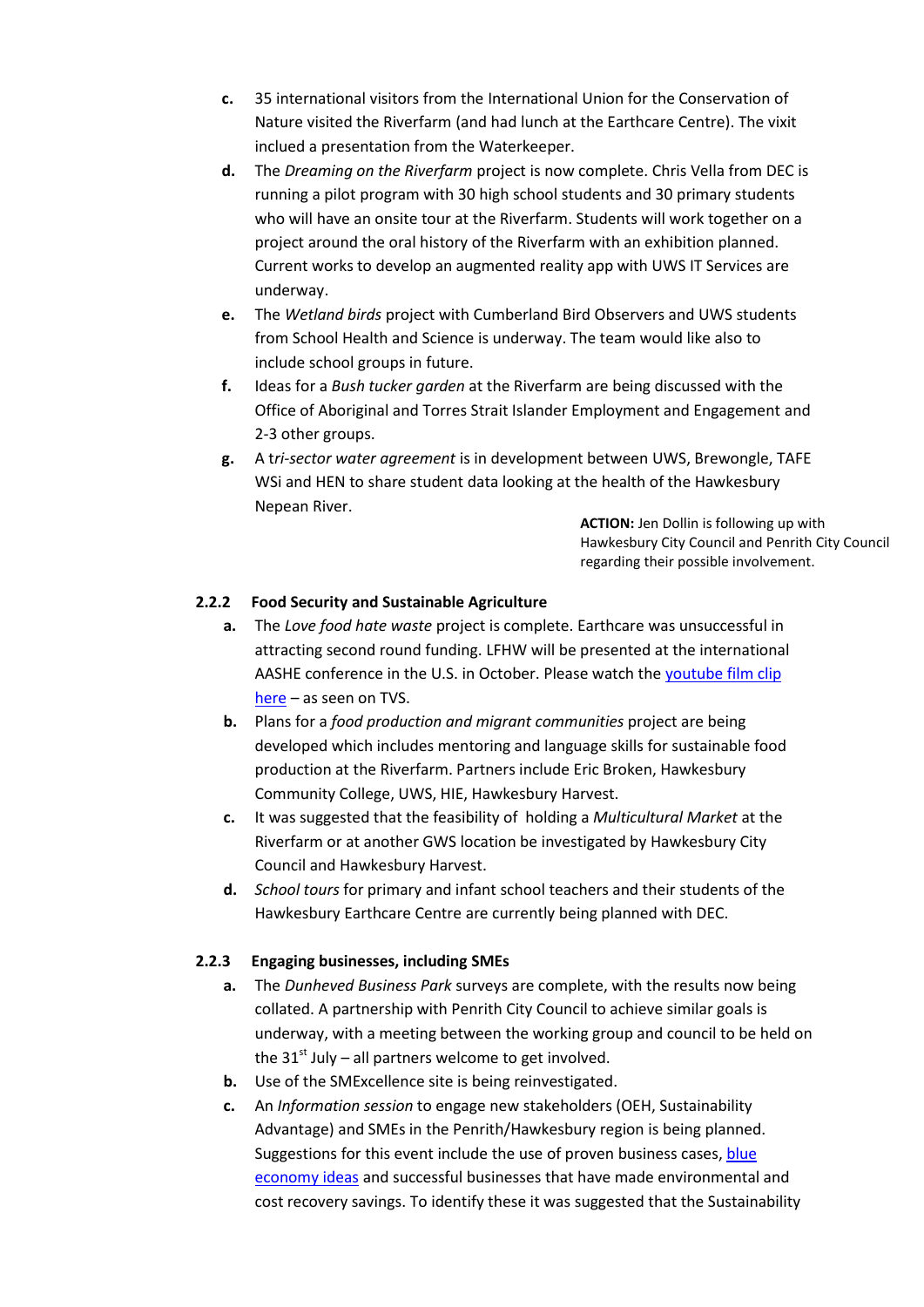Advantage Program be contacted details and contacts for successful GWS case studies. It was also suggested that the session could be filmed for uploading to the website and for further promotions.

> **ACTION:** Liz Hellenpach to send survey results to Brittany for uploading onto RCE website

> **ACTION:** Aimee Freimanis to pass details onto Liz re Parramatta Eco Business Precinct in Camellia.

**ACTION:** Liz to talk to Paul Wormell (UWS) for inclusion of UWS Business students looking at sustainability and globalization.

## **2.2.4 Education for Sustainability**

**a.** The *Living Links* project looking at aspirations in the local aboriginal community was postponed due to bad weather. The event is being rescheduled.

> **ACTION:** Damien Feneley to provide new event details for Living Links event

- **b.** The *Teachers for Sustainability* program (originally a component of the Alive program) is being presented at the NSW Environmental Education Conference to be held in Dubbo during late September.
- **c.** The *Youth Eco Summit* has 40 organisations (with 28 providers offering workshops,) and 1300 students currently registered to attend. Spots are still open for any school interested in attending.
- **d.** The *GWS Giants and SOPA* have run a joint initiative with five low SES schools to inspire students on learning outside of school, building on local partnerships. The day included 5 activities (interviews with GWS giants, food and nutrition, cartooning, wetland tour, sustainability). SOPA is looking to build on project.

**ACTION:** Geoff to visit Sydney Olympic Park, organized by Marianne, to look at their sustainability related activities

**e.** *Community based learning through technology* via smartphones and tablets is being increasingly used in both formal and informal learning. For examples please see [Padagogy Wheel](http://intertecheducation.edublogs.org/2013/05/25/pedagogy-wheel-for-ipads-in-education/) of App site.

> **ACTION:** Jen Dollin to supply details of UWS computing students for app development with Willmot, Brewongle and Parramatta Council for community and student educational apps

**ACTION:** Jen Dollin to contact Austin Robinson for possible augmented reality app development

- **f.** The *Business of sustainability* video conference between RCE-GWS, SOPA, RCE Sans Malayasia and Rouse Hill Public School is being held. All RCE partners are invited to become involved.
- **g.** A pilot *roof top garden* is proposed for the UWS Kingswood campus with an approach relevant to Western Sydney area. Social research is also included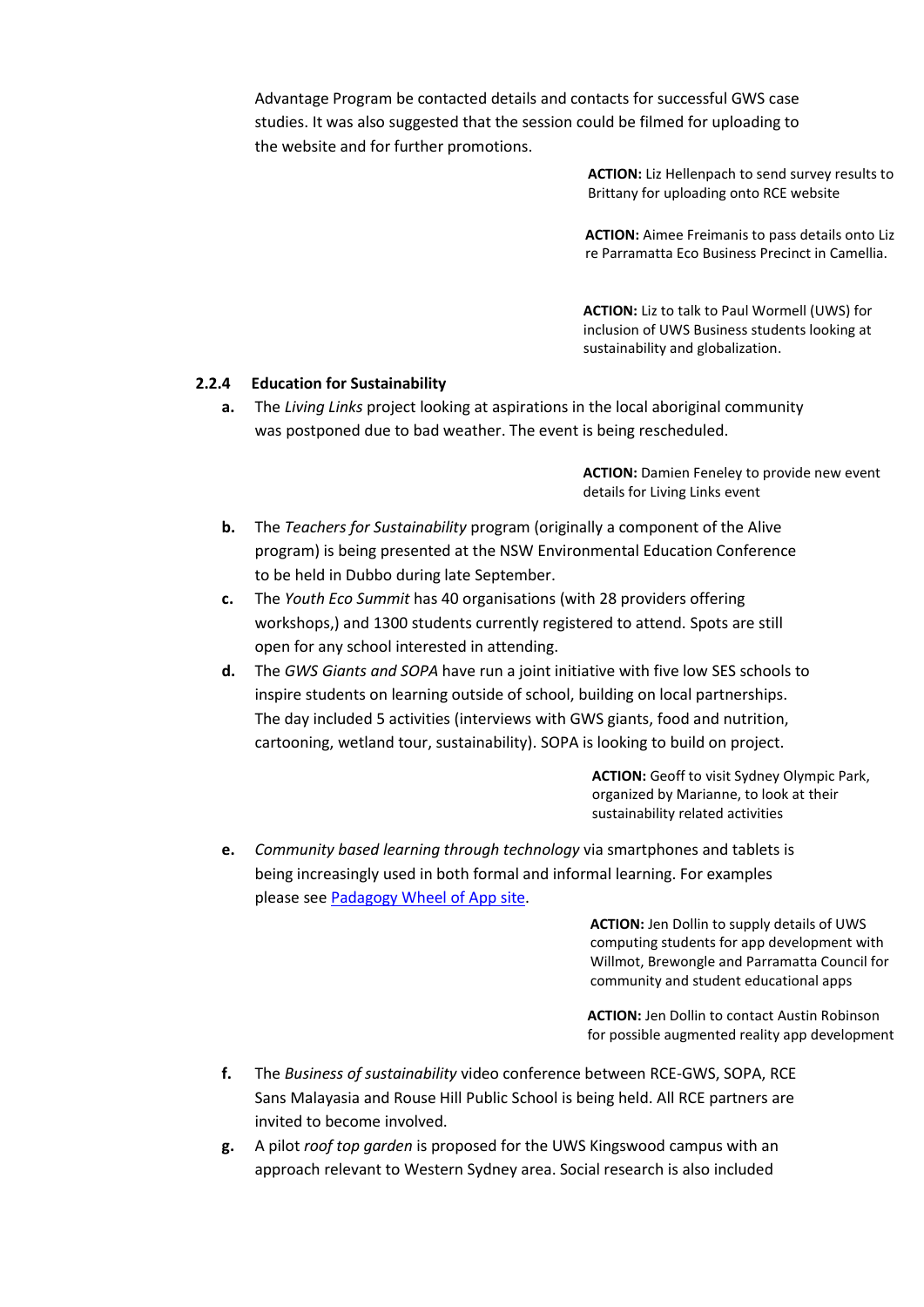about the advantages and benefits of the initiative. Penrith City Council is waiting to hear back if application was successful for funding.

# **2.3 Communications, Links and Promotions**

**2.3.1** It is important for RCE-GWS to promote, link and leverage our work with our GWS community and networks. It was suggested that we can continue to use RCE partnerships and a growing network to provide leverage to funding opportunities.

> **ACTION:** All members to personally contact and forward the URL of the RCE-GWS website and newsletters to 4-5 people in their network whom they believe may be unaware of the RCE's work.

> **ACTION:** Hawkesbury Harvest to link with Simon Marnie to talk about the RCE on ABC radio.

**ACTION:** All members to send Brittany the details of all grants applied for, whether successful or unsuccessful, including amounts during 2012/13.

**ACTION:** All members to send Brittany the details of upcoming events to form a timeline and for uploading to the RCE calendar.

**2.3.2** Darren O'Connell suggested involvement of South Western Sydney Councils and other local organizations. Helen proposed involvement of RCE members in the Campbelltown Council River Fest, 31<sup>st</sup> August.

> **ACTION:** Darren and Geoff to work on a joint stocktake of sustainability initiatives in the region. Darren to teleconference with Geoff

- **2.3.2** There is potential for RCE-GWS to link with RCEs around the world working on the same action areas.
	- **a.** RCE-Sains Malaysia student exchange programs and video conferencing with schools, led by UWS
	- **b.** Links made in Geoff's recent visit at the University of the South Pacific which hosts the RCE-Pacific.
	- **c.** The Provost of Simon Fraser University which hosts RCE-British Columbia is to visit UWS and meet with Geoff in late July 2013.
	- **d.** RCE-Waikato, an applicant for UNU acknowledgement, is to visit and wishes to link with RCE-GWS on common areas for sustainability action, including sustainable food production and a Waterkeepers' program

# **3. STANDING ITEMS**

# **3.1 RCE Website**

Our website has just undergone a full remodelling.

The RCE-GWS website is a resource of all our members to provide, present and share